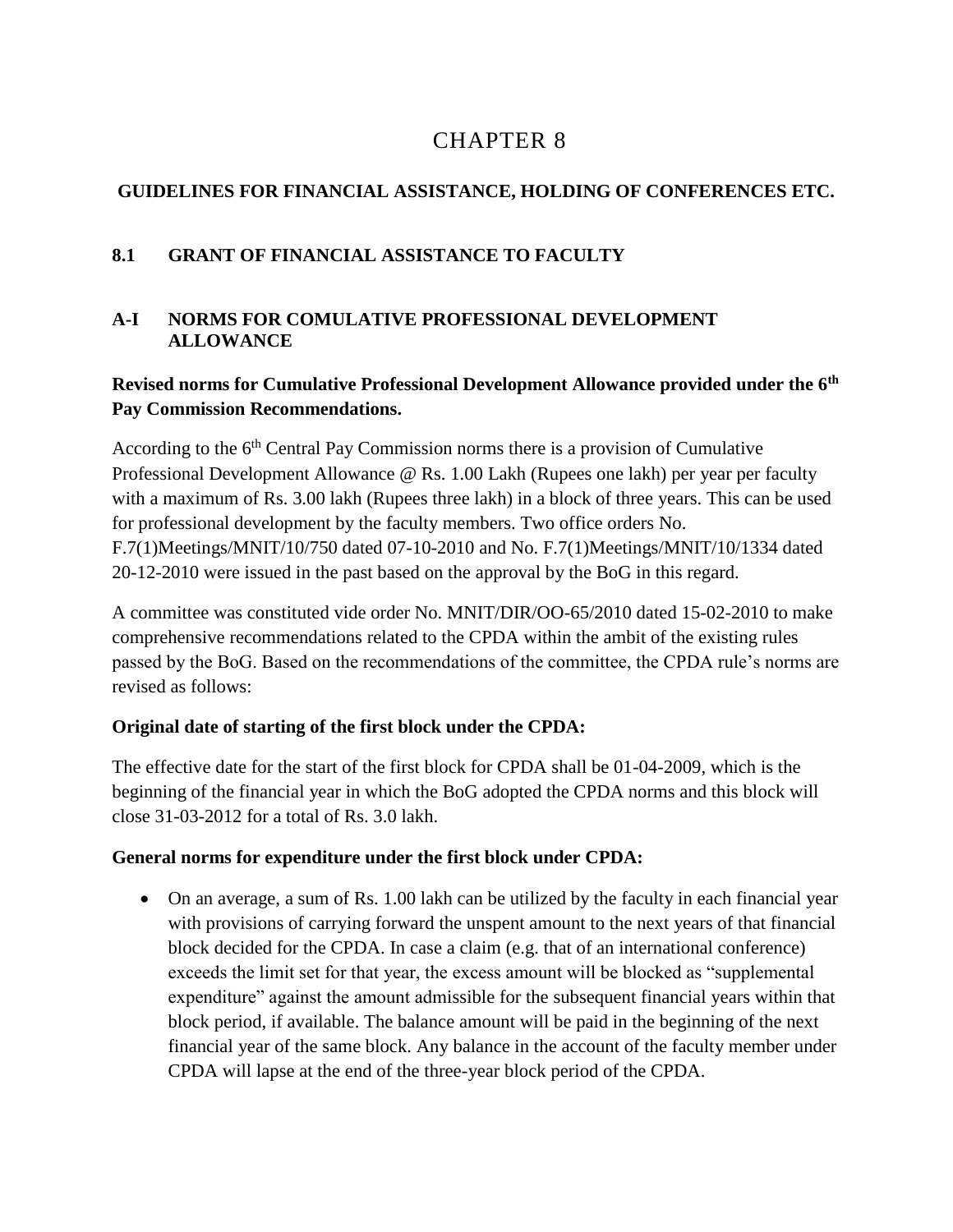• Any item admissible under CPDA costing upto Rs. 15000.00 can be purchased directly by the faculty and the bill should be signed with a certificate that "the cost of the item is reasonable." Any item costing above Rs. 15000.00 and upto Rs. 35000.00 (applicable to the current financial year) can be purchased either "by obtaining 3 quotations" or "from Kendriya Bhandar" or "at DGS & D rates."

The claims should be submitted to the DR (Accounts) with a copy to the HoD of the concerned department. The invoice and receipt of the payment should carry the serial number of printer, scanner etc. and its model number. A copy of the claim format is enclosed with the order for necessary action by the concerned Head.

## **The CPDA can be used for the following purposes:**

- TA/DA registration fee and visa fee for attending and presenting paper in conferences/ symposium in India and abroad. The faculty may also be permitted to extend his/her stay for academic/ research interaction/ work for a period of one more week beyond the duration of the conference.
- Travel expenditure and visa fee for visiting reputed Institution/ University/ R&D laboratories abroad for academic & research interaction/ work. Arrangement for boarding/ lodging to be made by the host Institution. No daily allowances to be paid from CPDA.
- TA/DA for visiting other reputed Institutions/ Universities/ R&D laboratories in India for academic & research interaction.
- TA/DA and registration fee for attending training/ workshops in India.
- Membership fee (life/annual) for professional societies.
- Purchase of professional books, stationery, software and other learning resources.
- Purchase of computer peripherals such as printer, scanner, three-in-one multifunctional device (printer/ scanner/ copier), tablet/netbook, cartridge, pen drives, hard disk drives, etc. the purchase of printer/scanner is allowed once in a block period of three years.
- Maintenance and upgrade of computer, tablet/netbook, printer, scanner, etc.

Total expenditure under serial numbers 6 to 8 above shall not exceed 20% of the CPDA (As the faculty has already taken Rs. 5000.00 against book grant for 2009-10, the amount that can be utilized in these heads upto 31<sup>st</sup> March 2011 will be Rs. 35000.00 for the two financial years in the block ended upto that point of time).

As mentioned in the terms and conditions of the  $6<sup>th</sup>$  CP, the expenditure incurred under the CPDA will be reimbursed and hence no advance will be permissible.

This order supersedes the earlier office orders No. F.7(1)Meetings/MNIT/10/750 dated 07/10/2010 and No. F.7(1)Meetings/MNIT/10/1334 dated 20/12/2010 regarding the norms to be followed in the Institute.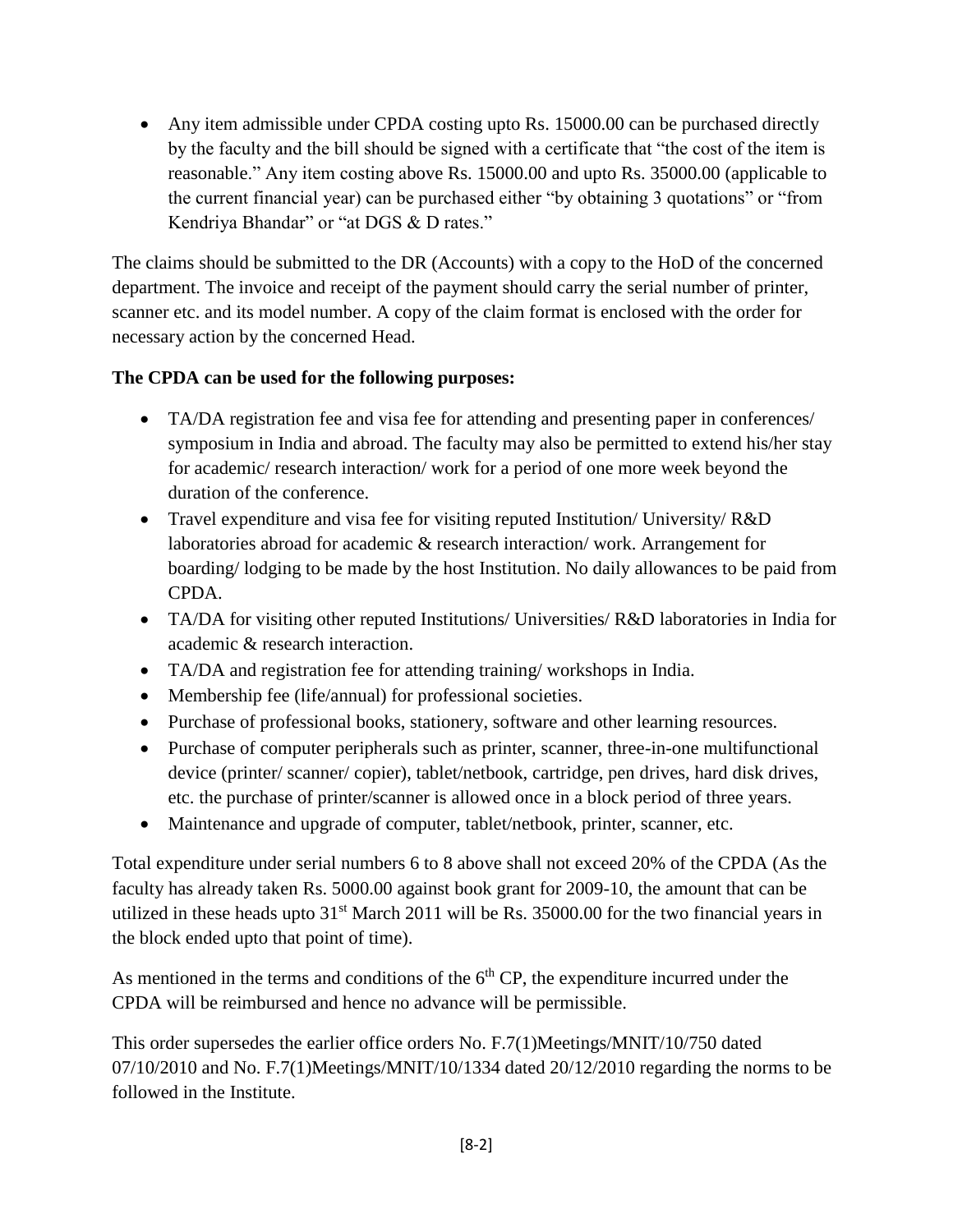## **A-II REIMBURSEMENT OF TELEPHONE BILLS**

Directors, Registrar, All Deans, Wardens and all heads of the Departments have been given 0 (zero) dialing facility at their residence. All Staff members of the Institute have been provided with Vodafone CUG Plan (600 minutes free) charges upto a ceiling of Rs.750/- p.m. w.e.f. 01-10-2013.

### **B. FINANCIAL GRANT TO FACULTY/SCIENTIFIC/DESIGN/PROGRAMMING STAFF FOR ATTENDING NATIONAL & INTERNATIONAL CONFERENCES**

- (a) Full funding for attending one national conference per year by each faculty and scientific/design staff on condition that the concerned faculty is either presenting a paper or is invited to chair a session.
- (b) Full funding to attend one International Conference once in three year with financial assistance subject to faculty presenting a paper or chairing a session in the International Conference in the area of his/her specification. As per following guidelines:-
	- (i) He/ She should have published atleast three research papers in journals/ conferences of repute in the preceding three years or between the conferences, whichever is shorter.
	- (ii) New faculty joining at the level of Assistant Professor may avail of this facility after the completion of probation period.
	- (iii) For Faculty members who join at a higher post, this facility will be available only after completion of three years of service at the Institute.
	- (iv) If the paper accepted for presentation at the conference is multiauthored, then only one of the authors will be allowed to avail the facility.
	- (v) The amount of can be used for:
		- a) International air travel including taxi charges between the place of residence and the airport, visa fees and airport tax.
		- b) Registration fee for the conference.
		- c) Boarding & lodging for the period of the conference.
		- d) Local travel at the place of conference.
		- e) Expenses for attending one workshop or tutorial upto 2 days associated with the conference.
		- f) Medical insurance connected with international travel.
- Note: The facility of attending International Conferences to regular programming staff will be decided on case to case basis with the approval of competent authority.

## **8.2 DA TO STAFF WHEN DEPUTED ABROAD ON TEMPORARY DUTY**

The rates of DA as notified by the Govt. of India from time to time for equivalent level of posts shall be applicable to the Institute staff when deputed for temporary duty abroad (except when availing financial assistance for attending international conferences etc.).

## **Terms and Conditions**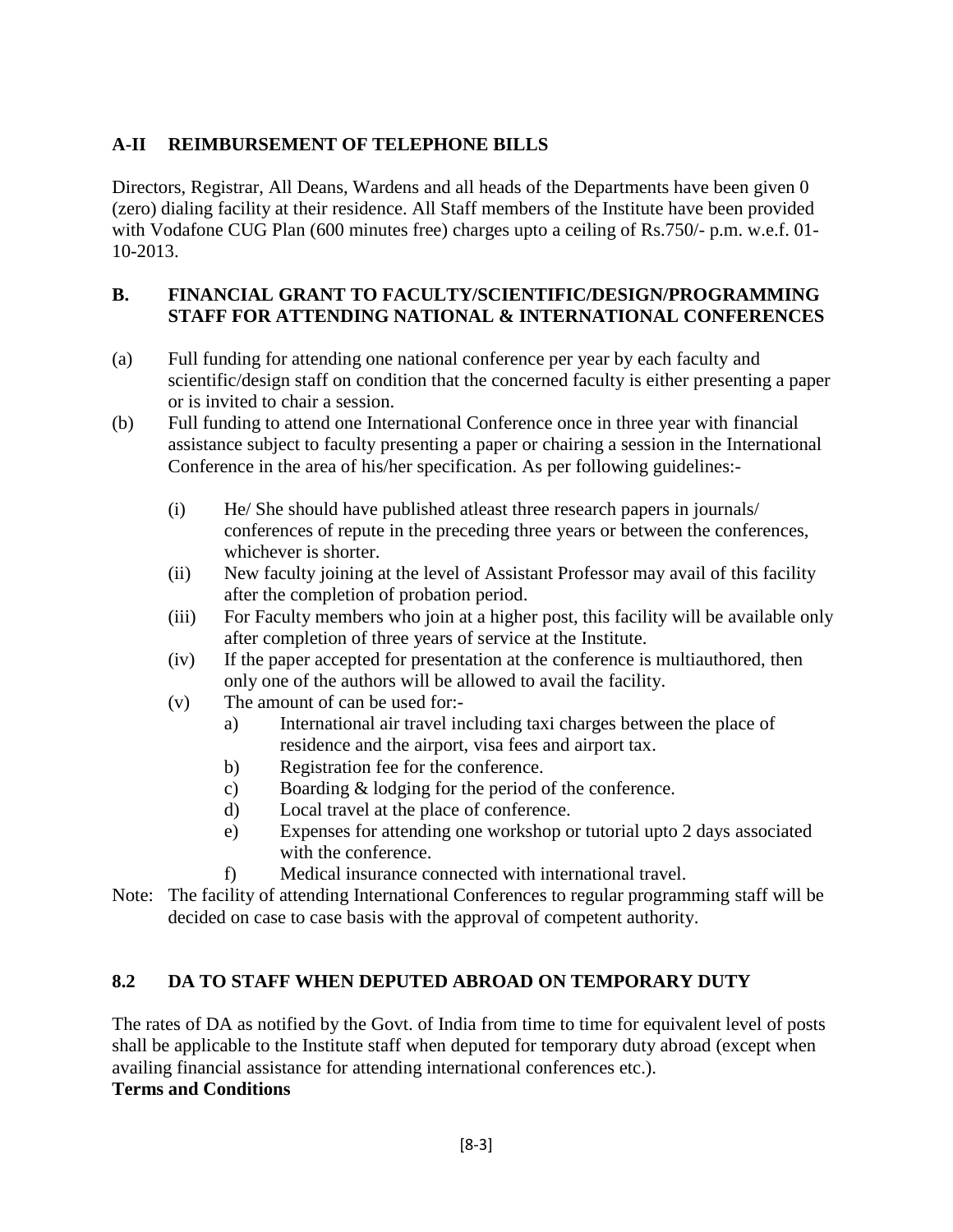- (1) Special scale (per diem) is admissible in the case of the Director of the Institute. In the case of other staff members belonging to First Grade Officers (under TA Rules), the general (lower) scale will be admissible.
- (2) In case of staff members below the level of First Grade (under TA rules) only 75% of the general rate will be allowed.
- (3) Where a staff member of MNITJ is going abroad as part of team deputed by a public sector organization or a public funded autonomous body like ADA, and such organization is bearing the full cost, he may be allowed the same rate as permitted by the organization for its employees of corresponding rank.
- (4) In case vouchers are produced in support of accommodation charges, these will be admitted subject to a maximum of 35% of the per diem rates, besides the entitlement of 65% towards expenses on food, tips, VAT Service charges, local travel and incidental expenses.
- (5) In case the staff member does not produce vouchers in support of accommodation charges, this will be limited to 80% of the entitled rate.
- (6) In case where the staff member is provided lodging alone, his claim will be limited to entitled rate.
- (7) In case where the staff member is provided boarding and lodging, his claim will be 30% of the entitled rate. In addition he will also be allowed the actual expenses including hire of car, railway fare or air fare traveling from one place of stay to another.
- (8) In case of trainees, the following rates will be admissible.
	- (i) Where training authorities do not provide trainee with any DA, pocket money, scholarship or other cash assistance, the employee is entitled to such amounts as may be authorized by the Reserve Bank of India (RBI).
	- (ii) Where the training authorities provide assistance by way of pocket money, etc. the entitlement computed above will be reduced by the monetary benefit so received.
	- (iii) Where the employee is treated as guest, entitlement towards miscellaneous expenses will be limited to the extent permitted by RBI.

### **8.3 GUIDELINES FOR SECURITY CLEARANCE FOR HOLDING INTERNATIONAL CONFERENCES/ SEMINARS/WORKSHOPS ETC. IN INDIA**

### **A. INTERNATIONAL CONFERENCE ETC. WHICH WILL NOT REQUIRE PRIOR CLEARANCE FROM MHA.**

- (i) A conference organized or sponsored by a Ministry or Department of Government of India.
- (ii) A conference organized/sponsored by State Government.
- (iii) A conference organized by Public Sector Undertaking or an organization owned and controlled by Government of India or a State Government.
- (iv) A conference organized by 'NGO' with or without the official sponsorship of any Ministry or Department of Government of India or State Government.
- (v) A conference organized by the United Nations and its specialized agencies.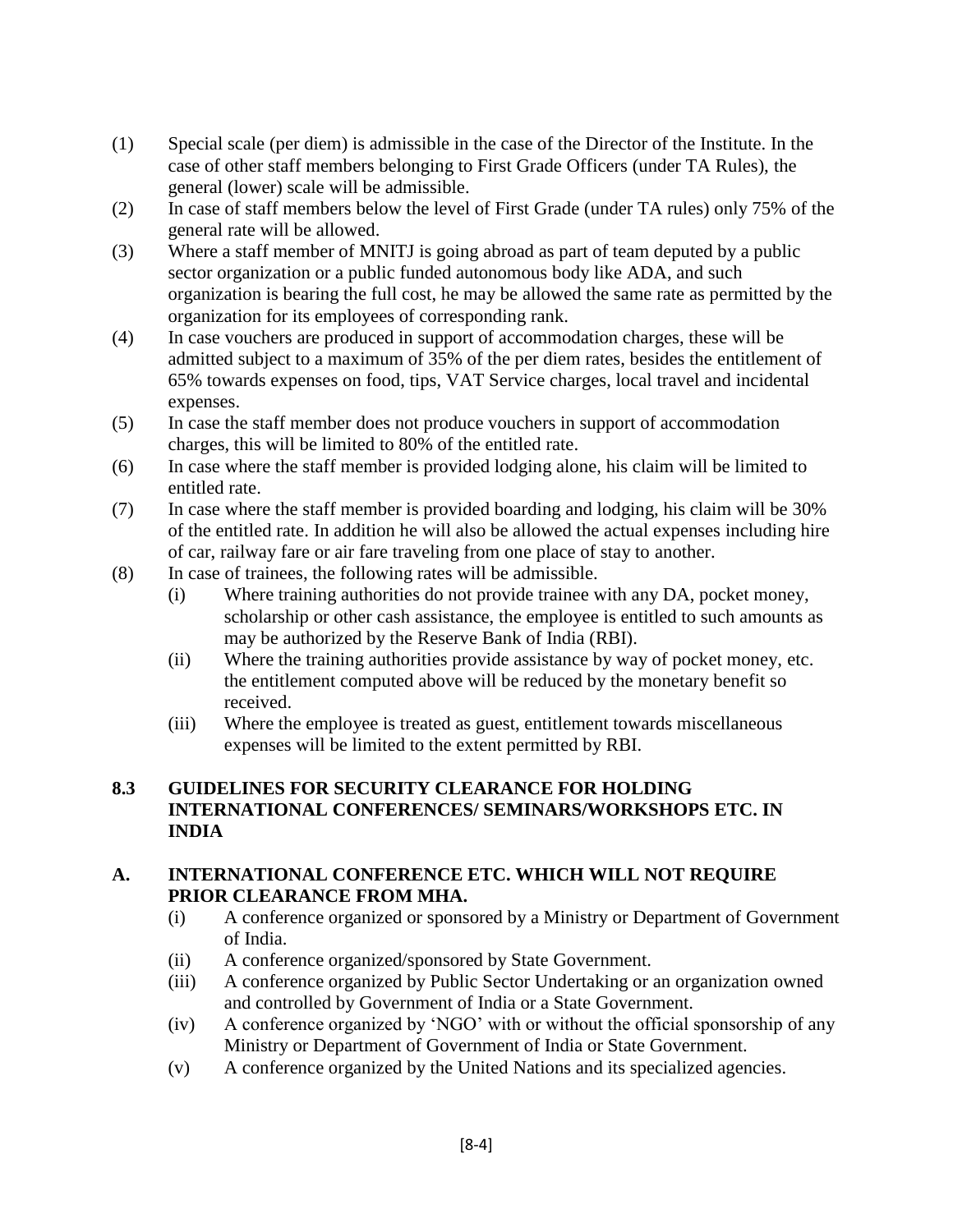In all the above cases, the nodal/administrative Ministry concerned shall be competent to accord approval after considering any possible security ramifications to hold the conference/ seminar/ workshop etc., without prior clearance or reference to MHA.

# **B. INTERNATIONAL CONFERENCES ETC. FOR WHICH PRIOR APPROVAL/CLEARANCE FROM MHA WOULD BE REQUIRED.**

It would be necessary to obtain prior approval/clearance of MHA for holding an international conference/seminar/workshop etc., if:

- (i) the subject matter of the conference being organized is political, semipolitical, communal or religious in nature, or is related to human rights: or
- (ii) the conference is proposed to be held in areas covered under Protected/ Restricted/ Inner line regime; or
- (iii) the conference includes participants from Afghanistan, Bangladesh, China, Pakistan or Sri Lanka.

The nodal/administrative Ministry would send full details of the proposed conference/ seminar/ workshop to MHA for this purpose.

# **POLITICAL CLEARANCE FROM MINISTRY OF EXTERNAL AFFAIRS (MEA).**

It would also be necessary to obtain the prior clearance from MEA for holding an international conference etc., if:-

- (i) the subject matter of the conference has a bearing on external relations.
- (ii) the conference includes participants from Afghanistan, Bangladesh, China, Pakistan or Sri Lanka.

# **GRANT OF VISA TO FOREIGN PARTICIPANTS**

Grant of visas to foreign participants in international conference/seminars etc., shall be governed as per the following guidelines:-

- (i) In respect of foreign participants attending conferences covered under Category A above i.e., where the nodal/administrative Ministry itself is competent to accord permission for the conference, visas may be issued liberally once the nodal Ministry has approved the conference.
- (ii) In respect of foreign participants proposing to attend any conference covered under Category B above, the nodal/administrative Ministry would send the full particulars of the foreign participants, such as name, parentage, nationality, date and place of birth, passport number, date and place of issue, validity, addresses etc. to the MHA for consideration for clearance for grant of visa.

However, the following guiding principle may be followed namely that a foreigner participation should not be generally considered to attend conferences of political, semipolitical, communal or religious nature or those related to human rights or sensitive technical subjects which can be utilized as a platform for any particular line of propaganda or where the subject matter of the conference is of a purely national or local character.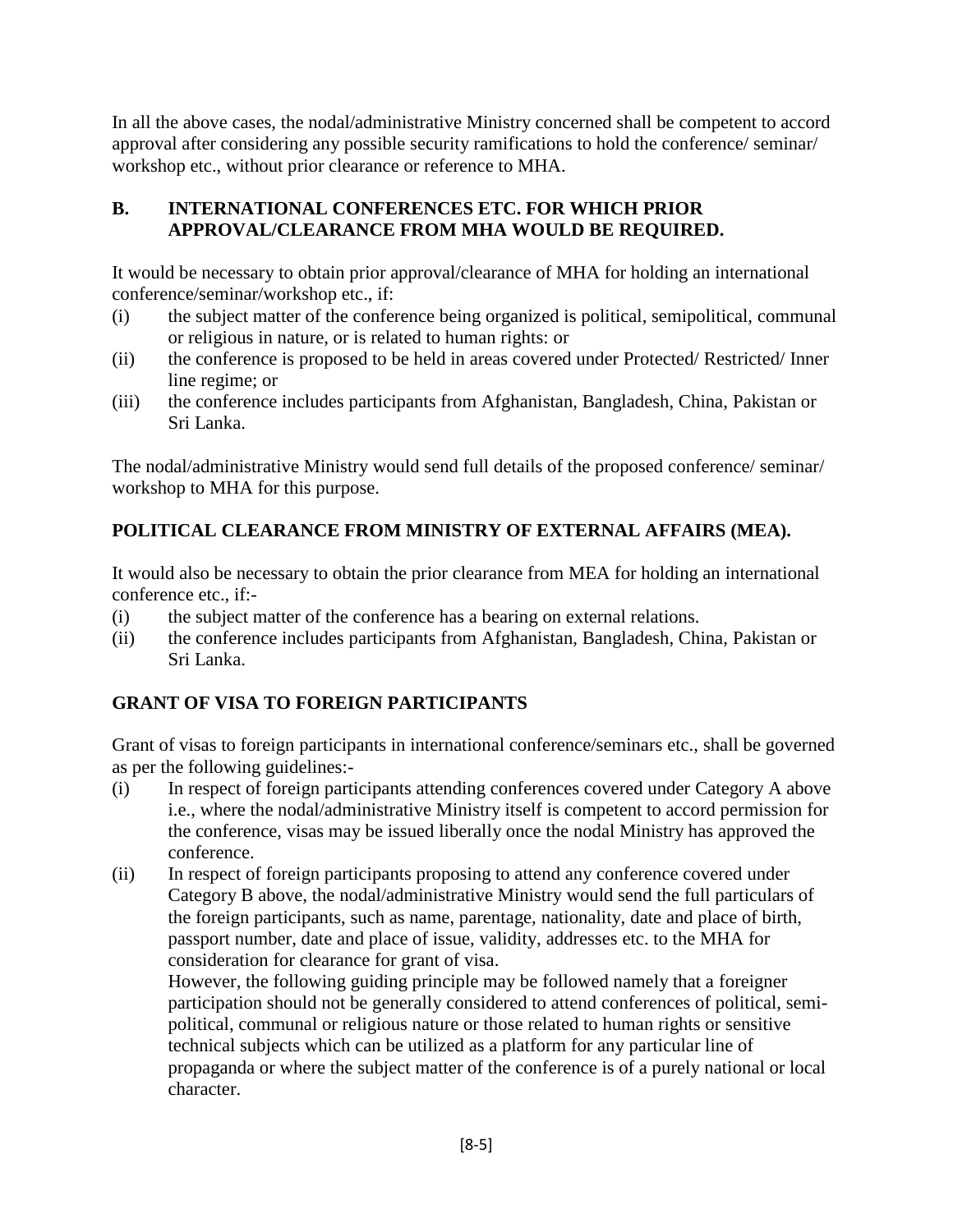## E. TIME SCHEDULE FOR CLEARANCE (OR OTHERWISE) FOR PROPOSED INTERNATIONAL CONFERENCE/SEMINAR ETC.

To the extent possible, the following time schedule may be followed in processing cases for proposed international conference/seminar etc.:-

- (i) Where no clearance from MEA is required, the nodal/administrative Ministry should give its clearance for holding a conference within two weeks.
- (ii) For international conference/seminars where prior clearance from MHA and/ or political clearance from MEA is required, full particulars including those of foreign participants would be sent by the nodal/administrative Ministry to MHA and MEA within two weeks.
- (iii) Ministry of External Affairs would give its clearance or otherwise from political angle within two weeks to the MHA and the nodal/administrative Ministry.
- (iv) Ministry of Home Affairs would give clearance or otherwise from security angle within 4 to 6 weeks to the nodal/administrative Ministry concerned.
- (v) The nodal/administrative Ministry would communicate the final decision about holding the international conference/seminars etc. to the organizers at least four weeks before the commencement of the conference.

## F. MISCELLANEOUS

- (i) The nodal/administrative Ministry concerned shall be competent to decide whether a particular international conference etc., would fall within the Category B or C (1) and, therefore, require to be referred to MHA and/or MEA.
- (ii) The onus of obtaining clearance from the MHA and/or MEA, wherever required would rest with the nodal/administrative Ministry concerned and not with the organizers.

Performa for submitting proposal for holding of International Conference, Seminar, and Symposium is given at **Annexure 8.1.**

## **8.4 PERSONAL COMPUTER TO THE ACADEMIC STAFF ON SUPERANNUATION FROM SERVICE OF THE INSTITUTE.**

A Personal Computer (PC) to the academic staff on their superannuation from service of the Institute is given on the following terms and conditions:-

- 1. The staff member should have served the Institute for a minimum period of 10 years.
- 2. The staff member should have purchased the PC from his Professional Development Fund (PDF).
- 3. The Computer should have been with the staff member at least for a period of two years before the date of superannuation.
- 4. A token amount of 5% of the cost of the PC or buy back value fixed by the vendor, whichever is lower, be charged from the staff member.
- 5. Only one computer, either a laptop or a desktop, be given to the staff member.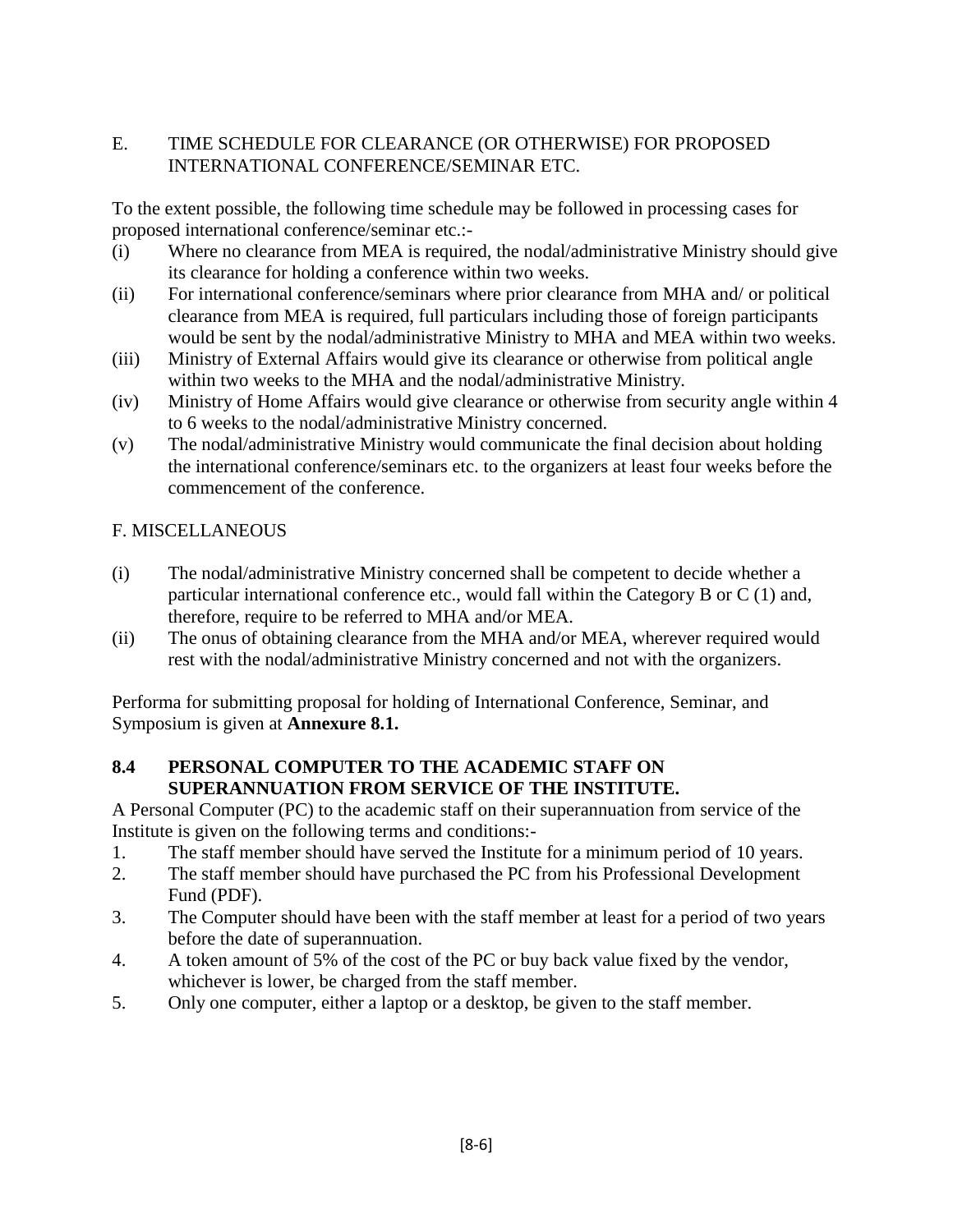# **ANNEXURES**

## **CHAPTER 8**

| <b>ANNEXURE</b> | <b>TITLE</b>                                                                | <b>PAGE</b> |
|-----------------|-----------------------------------------------------------------------------|-------------|
|                 | PROPOSAL FOR HOLDING INTERNATIONAL<br>CONFERENCE / SEMINAR / SYMPOSIUM ETC. | $8 - 13$    |
| $\mathcal{R}$ 2 | FORMAT FOR REIMBURSEMENT OF CLAIM<br><b>UNDER CPDA</b>                      | $8 - 14$    |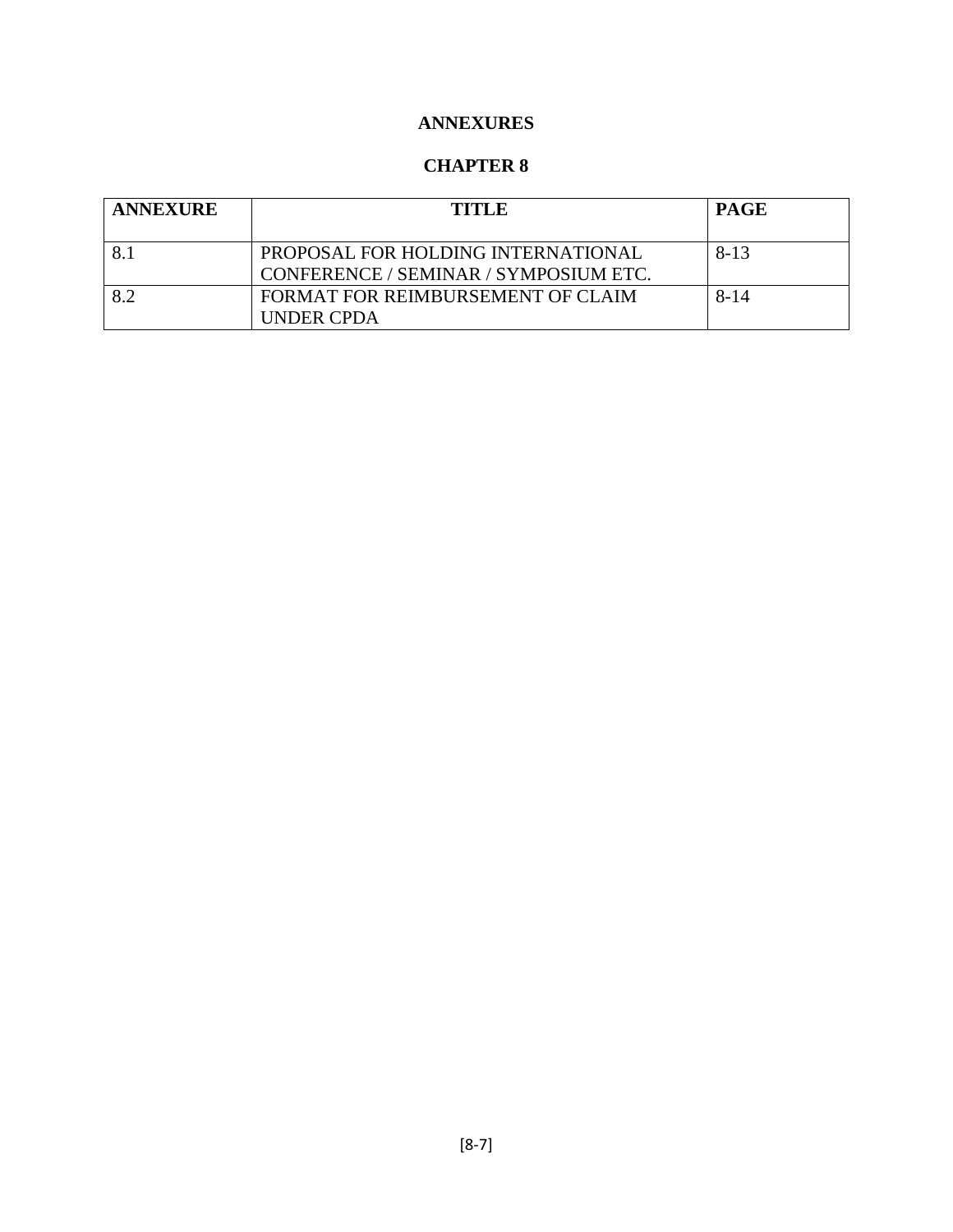#### **ANNEXURE 8.1 (Refers 8.3)**

#### **PROFORMA**

### **PROPOSAL FOR HOLDING OF INTERNATIONAL CONFERENCE, SEMINAR, SYMPOSIUM, ETC. (FIVE COPIES TO BE SUBMITTED TO NODAL MINISTRY)**

| 1.               | Title                                                 |  |  |
|------------------|-------------------------------------------------------|--|--|
| 2.               | Venue                                                 |  |  |
| 3.               | Time                                                  |  |  |
| $\overline{4}$ . | Subject of the Conference/Seminar/Symposium with      |  |  |
|                  | list of various technical sessions and/ or workshops. |  |  |
| 5.               | The relevance and scientific and technological        |  |  |
|                  | importance of organizing the Conference/Seminar/      |  |  |
|                  | Symposium in the context of the present day           |  |  |
|                  | National needs.                                       |  |  |
| 6.               | Organizing agencies                                   |  |  |
| 7.               | Sponsoring agencies, if any                           |  |  |
| 8.               | Number of National and International                  |  |  |
|                  | delegates (separately) expected to participate.       |  |  |
| 9.               | *Countries from which foreign delegates are           |  |  |
|                  | expected.                                             |  |  |
| 10.              | Name (with complete address) of foreign delegates     |  |  |
|                  | (country-wise) proposed to be contacted/invited.      |  |  |
| 11.              | Number of National & International                    |  |  |
|                  | delegates (separately) likely to read papers.         |  |  |
| 12.              | Whether the proceedings are to be                     |  |  |
|                  | published or not. If yes, how?                        |  |  |
| 13.              | *Total anticipated expenditure with break-            |  |  |
|                  | ups under major heads.                                |  |  |
| 14.              | Anticipated Sources(s) of income                      |  |  |
| 15.              | Details of contributions, if any, expected            |  |  |
|                  | from foreign source(s)/individuals.                   |  |  |
| 16.              | Copy of the approval of the BOG of the                |  |  |
|                  | Institute/organisation of the proposal.               |  |  |
| 17.              | Any other relevant information                        |  |  |
|                  | *may be given as annexure(s)                          |  |  |

### SEAL :

(Signature) (Head of the Institution/Organisation)

Date: